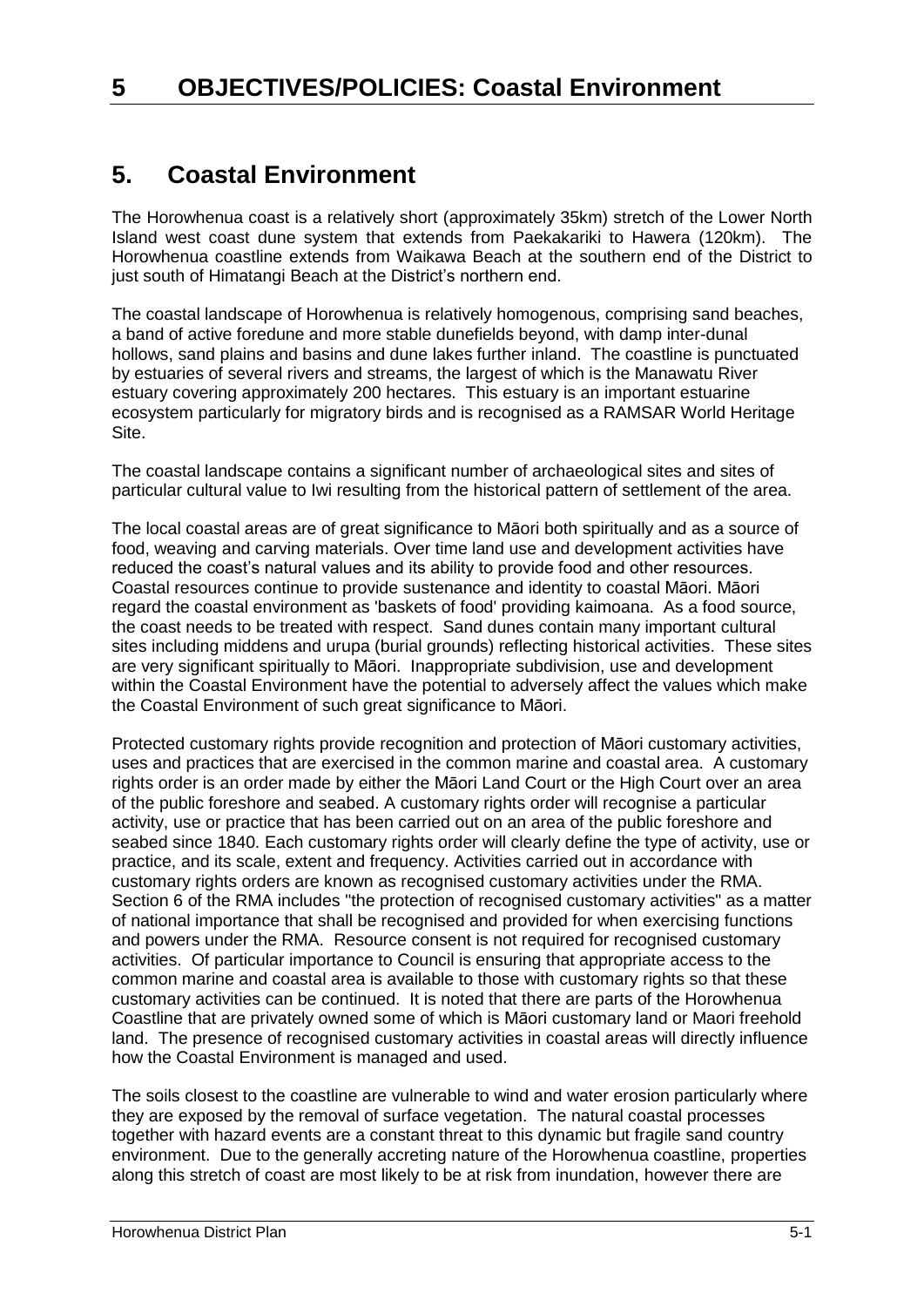also potential threats of erosion, sea level rise and tsunami. In addition, properties can experience minor to significant amounts of wind blown sand, which is a particular issue for properties immediately adjacent to the beach.

The RMA places special importance on the sustainable management of the coast. The preservation of the natural character of the Coastal Environment, and its protection from inappropriate subdivision, use and development, is a matter of national importance (Section 6(a)). Due to the differing levels of development and modification, the level of natural character within the Coastal Environment varies along the coastline.

The coastal settlements in the District, particularly Waitarere Beach, Foxton Beach, and Waikawa Beach, have all been subject to significant levels of subdivision and development over the last 10 years. As the level of development increases so to do the demands and pressures placed on the Coastal Environment by residents and visitors.

A number of other resource management plans and policy statements address the sustainable management of the Horowhenua coast. These include:

The New Zealand Coastal Policy Statement 2010 (NZCPS) This is a National Policy Statement and provides guidance on how the RMA's responsibilities should be met. It covers the whole of the Coastal Environment which includes the land influenced by the coast and coastal processes and the coastal marine area (CMA). The CMA includes the foreshore, seabed, and coastal water, and the air space above the water, between the outer limit of the territorial sea, and the line of mean high water springs (MHWS).

National Policy Statement Freshwater Management 2011 sets out objectives and policies that direct local government to manage water in an integrated and sustainable way, while providing for economic growth within set water quantity and quality limits. As the NZCPS also addresses issues with water quality in the coastal environment an integrated and consistent approach towards this is required.

The One Plan provides an overview of the resource management issues of the region including the coast and sets out policies and objectives that must be adhered to in District Plans.

Reserve Management Plans The Council has, under the Reserves Act 1977, prepared reserve management plans for Council owned reserves within the Coastal Environment. These plans are designed to provide for the use, enjoyment, maintenance, protection, preservation and appropriate development of the reserve land.

It is noted that in managing the coastal environment Council is also required to have regard to planning documents recognised by an Iwi authority where these planning documents have been lodged with Council and also other relevant strategies (e.g. Conservation Management Strategies).

#### **The Extent of the Coastal Environment**

The One Plan includes a policy requirement that local authorities identify the landward extent of the Coastal Environment.

Neither the One Plan nor the NZCPS specify how the inland extent of the Coastal Environment should be determined, although guidance is provided by the NZCPS on the characteristics of the Coastal Environment.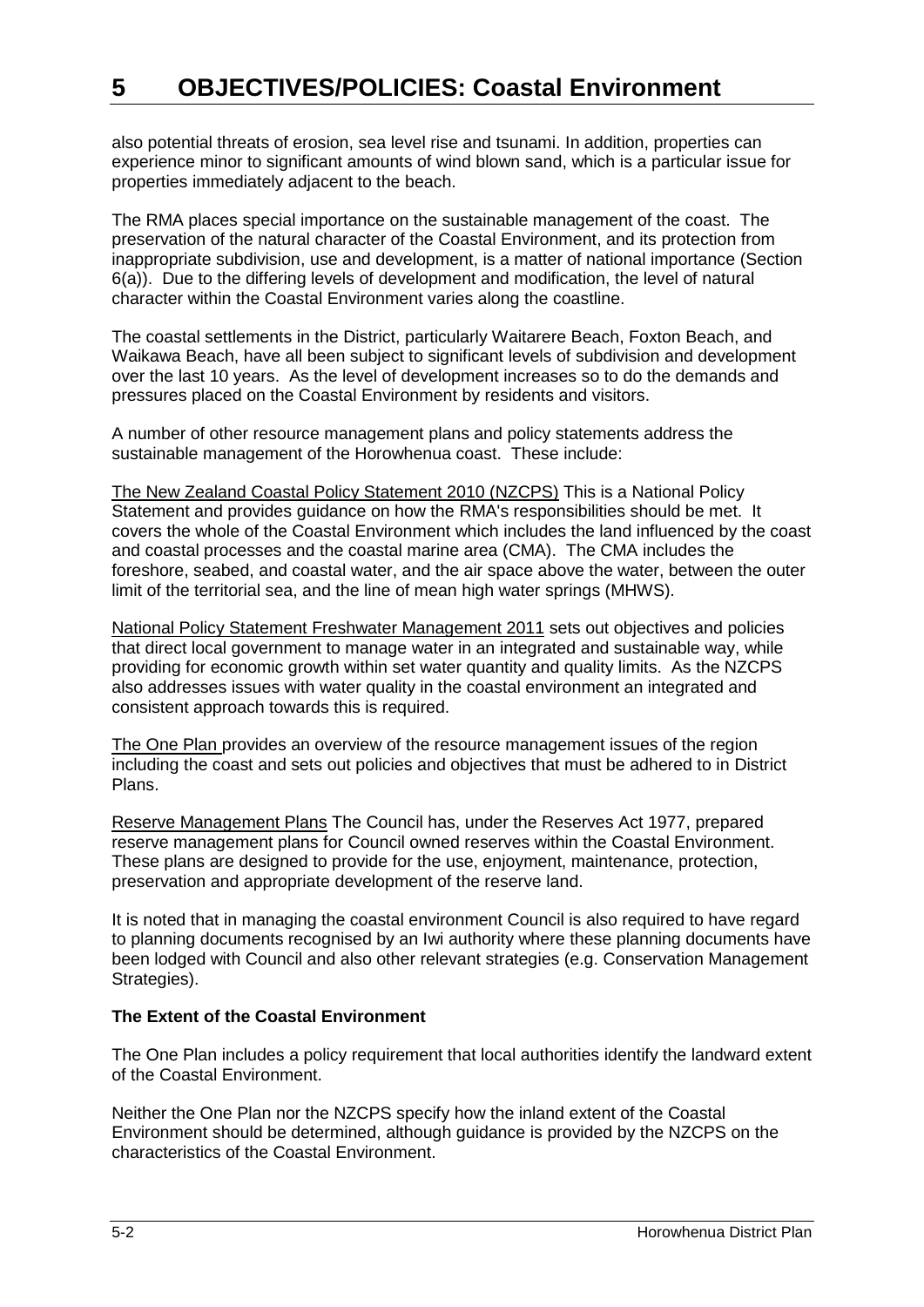Council, as part of undertaking a natural character assessment of the Coastal Environment, determined the extent of the Horowhenua Coastal Environment by identifying the extent of where the coastal processes, influences and qualities are significant, or the Coastal Significance Sector as shown in the coastal landscape cross section diagram below.



**Figure 5-1: Coastal Landscape Cross Section**

# **Issue 5.1 NATURAL CHARACTER OF THE COASTAL ENVIRONMENT**

Preservation of the natural character of the Coastal Environment and protection of the Coastal Environment from inappropriate subdivision, use and development.

## **ISSUE DISCUSSION**

The requirement to preserve the natural character of the Coastal Environment is recognised as a matter of national importance through Section 6(a) of the RMA. Further policy direction is provided on this matter through the NZCPS, which includes a requirement to map, or otherwise identify at least, areas of high natural character.

The Council has undertaken a specific assessment of the Horowhenua Coastal Environment for the purpose of fulfilling this statutory obligation. The assessment divides the Coastal Environment into ten sections and determines the existing level of natural character for each of those sections.

In this context, seven components of natural character were identified and assessed.

- **Waterscape**
- Landform
- Vegetation/Habitat
- **Biodiversity**
- Natural Systems and Processes
- Structures and settlements
- Perceptual and Experiential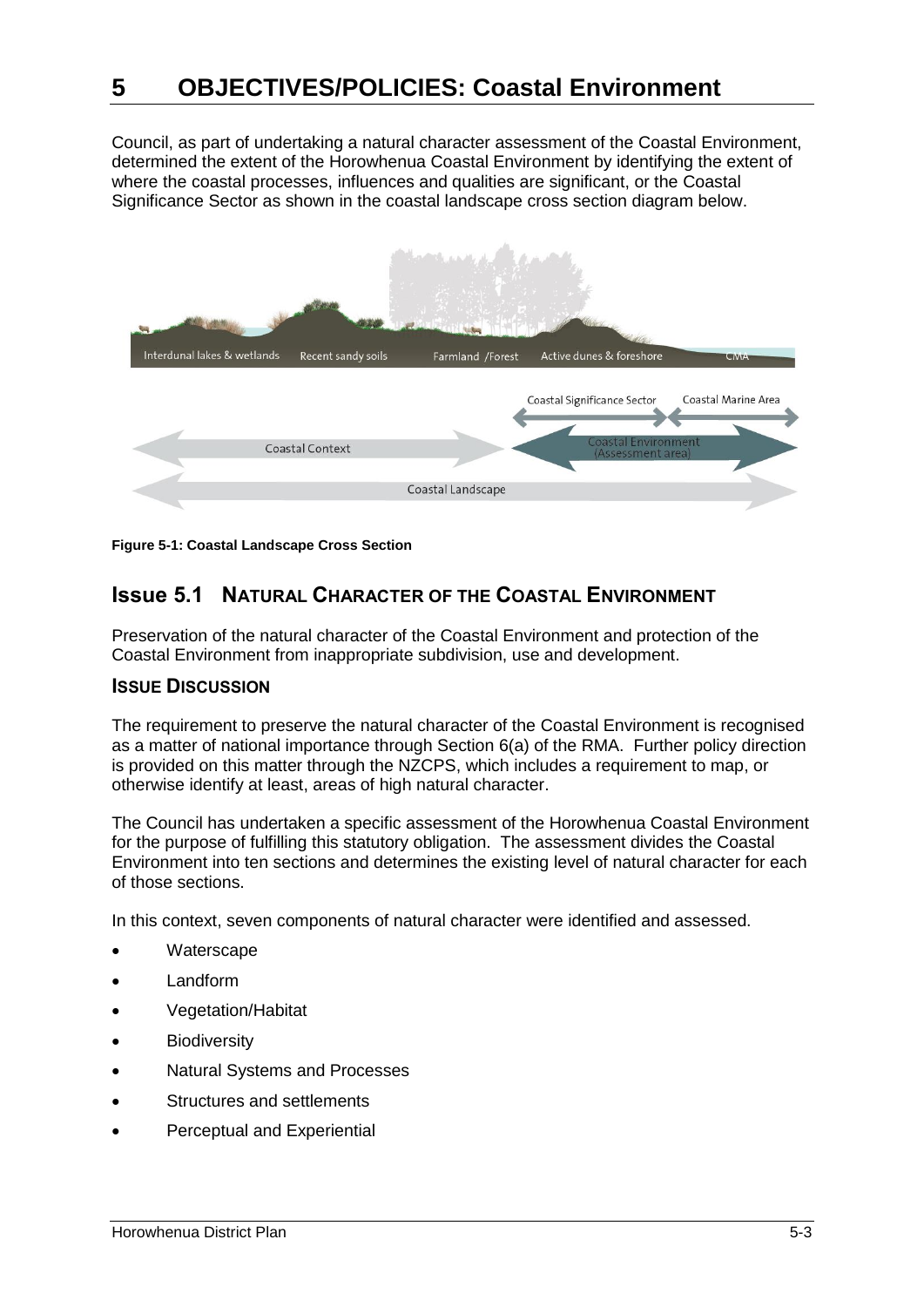In terms of being able to preserve natural character, it is helpful for Council to understand the current level of natural character present.

The dynamic nature of the Coastal Environment combined with its sensitivity to modification can mean that development can significantly alter the level of natural character.

The NZCPS makes a distinction between "areas of the coastal environment with outstanding natural character" and those areas with a level of natural character below outstanding. The natural character assessment identified no "areas of outstanding natural character" within the Horowhenua Coastal Environment, which is reflective of the modifications such as farming or forestry that have occurred. The areas assessed ranged from low to very high, with the NZCPS requiring areas with high to very high natural character to be mapped. The ranking of these areas should be seen as an 'overall average' as there may be parts of the area that have higher or lower natural character. It is important to recognise and understand that 'natural character' is not the same as 'natural features and landscapes' or amenity values which are addressed in Chapter 3 of the District Plan.

It is also recognised that there are several areas within the Coastal Environment where notable subdivisions have occurred or been granted consent. While these areas have a level of natural character, through granting consent the Council has signalled that an additional level of development would be acceptable. A challenge for Council is to achieve a balance between the expectations of private property owners wanting to develop and use their properties and Council's statutory obligations of protecting and preserving natural character in the coastal environment.

# **Objectives & Policies**

# **Objective 5.1.1 Natural Character of the Coastal Environment**

To preserve natural character of the Coastal Environment and avoid, remedy or mitigate the adverse environmental effects from inappropriate subdivision, use and development.

# **Policy 5.1.2**

Identify in the District Plan the landward extent of the Coastal Environment based on the presence of coastal characteristics including the extent of where the coastal processes, influences and qualities are significant (i.e. the Coastal Significance Sector).

# **Policy 5.1.3**

Identify in the District Plan areas with high and very high natural character based on the degree of natural character for following components:

- **Waterscape**
- Landform
- Vegetation/habitats
- **Biodiversity**
- Systems and processes
- Structures/settlement
- Perceptual and Experiential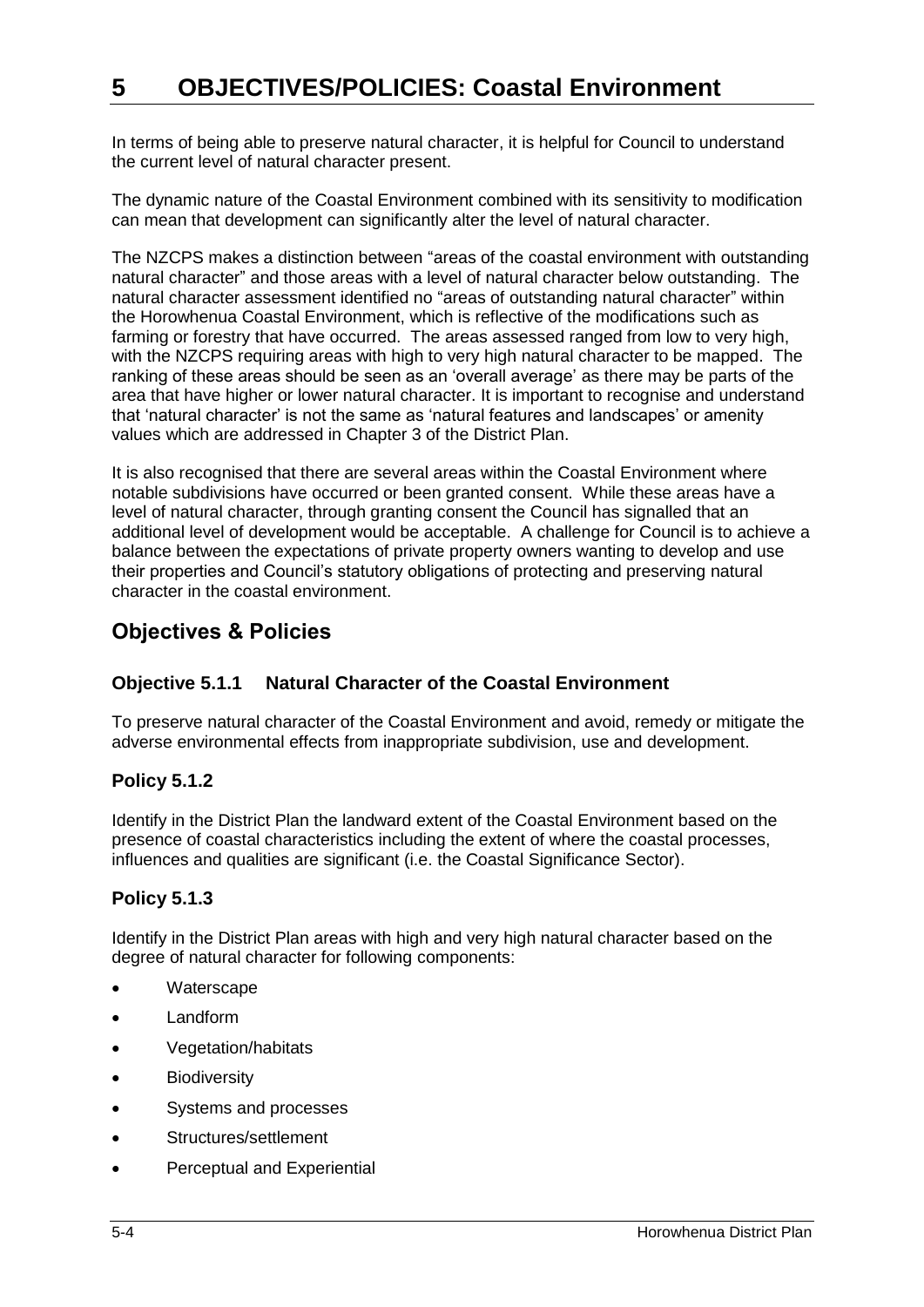# **Policy 5.1.4**

Identify in the District Plan Outstanding Natural Features and Landscapes within the Coastal Environment and protect these from inappropriate subdivision, use and development.

# **Policy 5.1.5**

Avoid significant adverse effects and avoid, remedy, mitigate other adverse effects of subdivision, use and development on the natural character of the Coastal Environment

## **Policy 5.1.6**

In areas of high and very high natural character within the Coastal Environment, avoid subdivision and development where the level of natural character is reduced, except where there is a significant public benefit and the development has a functional need to be located within the Coastal Environment. Such development should avoid, as far as practicable, adverse effects on the natural character, and where avoidance is not achievable, adverse effects are to be remedied or mitigated.

## **Policy 5.1.7**

Confine urban development in the Coastal Environment to existing settlements and identified growth areas to avoid urban sprawl along the coastal margin.

#### **Policy 5.1.8**

Ensure development within the Coastal Environment recognises and respects the sensitive and dynamic landscape, particularly the coastal foredunes in which natural coastal processes dominate.

#### **Policy 5.1.9**

Promote and encourage opportunities to restore or rehabilitate the natural character of the Coastal Environment, particularly at the time of subdivision and development.

#### **Policy 5.1.10**

Ensure that development within the Waikawa Beach – Strathnaver Coastal Natural Character Area Overlay avoid as far as practicable, adverse effects on the natural character and where avoidance is not achievable, adverse effects are to be remedied or mitigated.

#### **Policy 5.1.11**

Ensure that development within the Muhunoa West Forest Park Overlay avoids as far as practicable, adverse effects on the natural character and where avoidance is not achievable, adverse effects are to be remedied or mitigated.

#### **Explanation and Principal Reasons**

The Coastal Environment, which immediately abuts the coastal margin, has been accorded special protection due firstly to its susceptibility to modification that has potential to reduce the level of natural character, and secondly the statutory requirements to preserve natural character.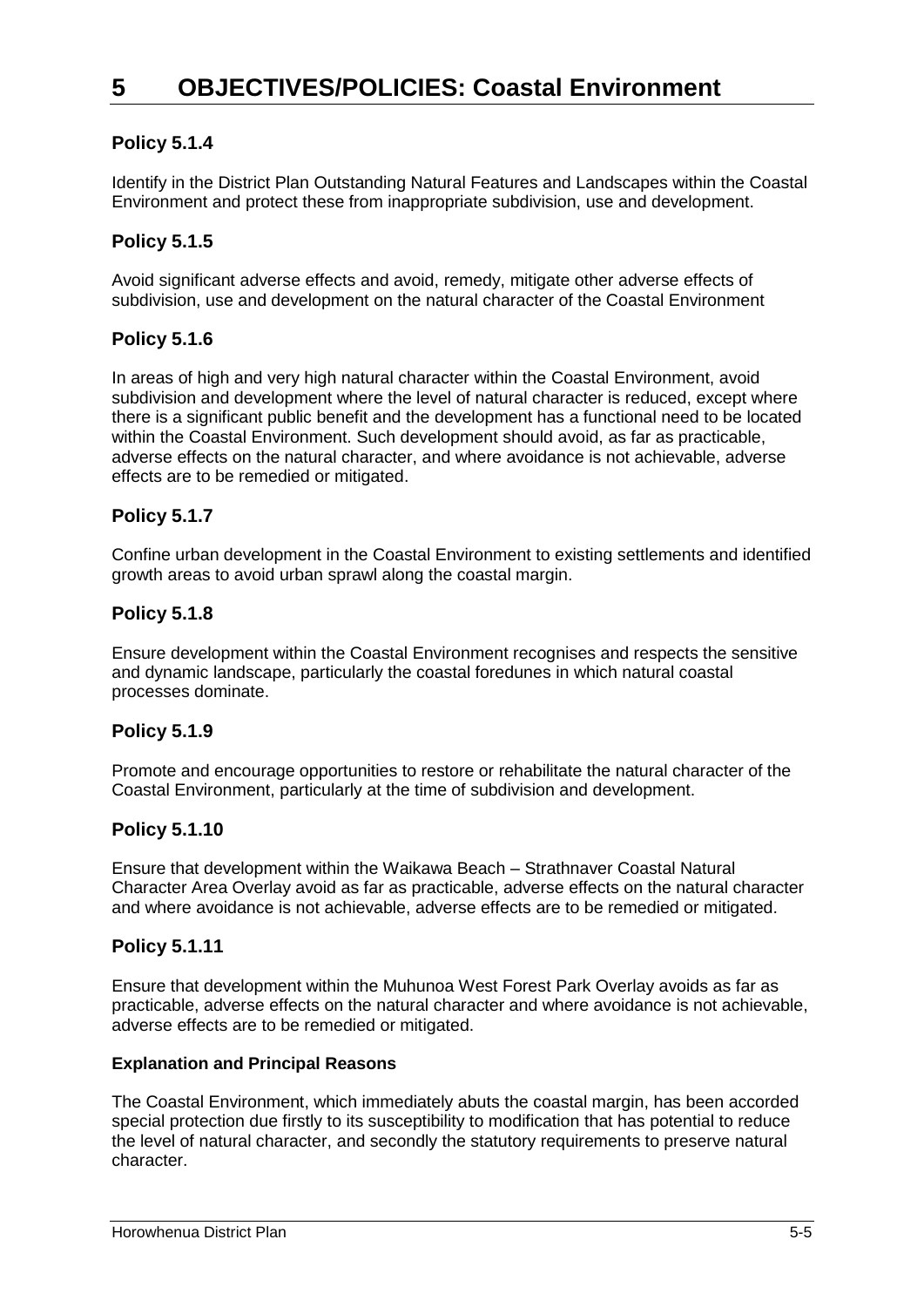A natural character assessment of the coast was prepared during the development of this District Plan. The assessment establishes the existing level of natural character for different sections of the Coastal Environment. This assessment would be used to help understand the impact that a proposal may have on the natural character of a particular site or section of the coast.

A significant step in reducing the level of modification and the extent of development in the Coastal Environment has been the identification of growth areas for the existing settlements and the controls used for managing rural coastal subdivision. New settlements along the coast have the potential to open up currently remote areas of the coastline to pressures that would adversely affect the natural character and therefore are to be avoided.

It is recognised that there may be certain activities or forms of development that have a functional need to be located within the Coastal Environment. In these situations it will be important that the effects of such development on natural character are avoided as far as practicable in the first instance. If the adverse effects cannot be practically avoided, then they must be remedied or mitigated.

Rather than apply a directive approach to restoration and rehabilitation of natural character by identifying specific areas, Council has followed an approach that would promote opportunities that arise at the time of subdivision or development.

It is recognised that previous subdivision has created some notable areas within the Coastal Environment. Through the granting of subdivision consent for these developments, Council has signalled that some form of development is likely to be acceptable and potentially a reduced level of natural character. Where the subdivision consent conditions do not adequately control the effects of built development on the natural character of the Coastal Environment (i.e. through a site specific Council approved management plan) it will be necessary for these matters to be given due consideration through a land use consent process. In these situations it will be necessary to recognise the reduced levels of natural character that may exist as a result of subdivisions having been historically approved.

It is recognised that large areas of plantation forest dominate parts of the coastal environment. Although by virtue of usually consisting of exotic species these plantation forests do not directly contribute to the natural character of the coastal environment, the plantation forests have been a significant factor in stabilising active dunefields and creating areas of productive rural land east of the forest areas. The plantation forests have also had the indirect but positive impact, on the natural character of the foredunes through limiting the types of development and activities that occur immediately landward of the foredunes.

# **Methods for Issue 5.1 & Objective 5.1.1**

## **District Plan**

- The Planning Maps identify the extent of the Coastal Environment. This encompasses the sensitive areas where coastal processes, influences and qualities are significant. Rules will be used to apply strict control of activities and development in this area. Buildings, structures and the subdivision (excluding boundary adjustments) of land in the Coastal Environment require full discretionary resource consent.
- In assessing the merits of a proposal requiring resource consent in the Coastal Environment, the issues, objectives, policies and methods contained in this Chapter of the District Plan will apply.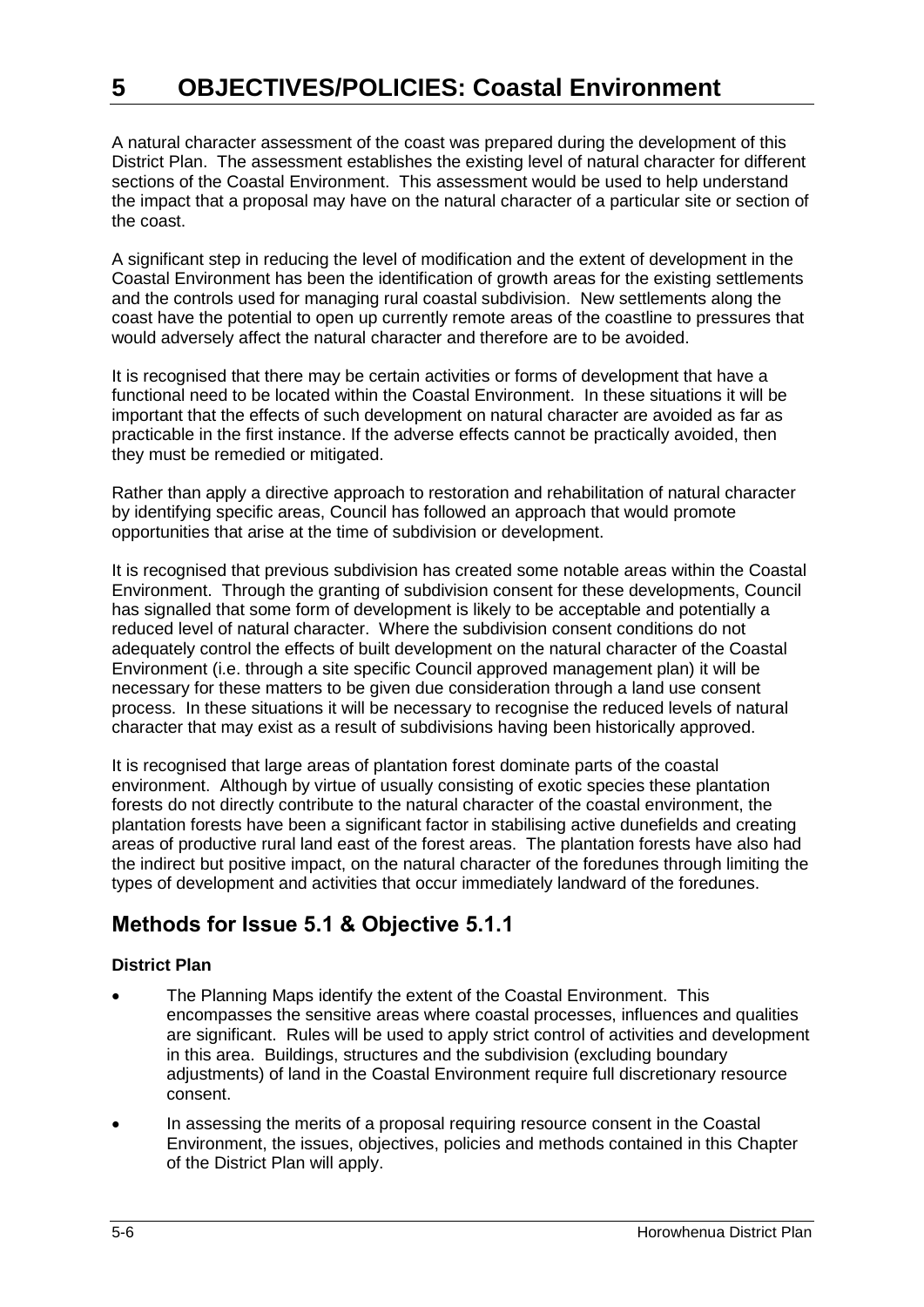The Planning Maps identify Outstanding Natural Features and Landscapes, which, due to their contribution to the character and quality of the Coastal Environment and the District as a whole, require protection through rules in the District Plan.

#### **Other Statutory Plans**

- Horizons Regional Council administers the One Plan which includes provisions relating to the coastal foredunes and Coastal Marine Area.
- The One Plan together with the District Plan provisions provide for the management of the Coastal Environment.

#### **Annual Plan**

 The acquisition of reserves (e.g. esplanade reserves, local purpose reserves etc) and associated reserve management plans, will continue to be used to protect and enhance the Coastal Environment.

#### **Other Statutory Mechanisms**

 The Heritage New Zealand Pouhere Taonga Act, the Reserves Act and the Conservation Act are some of the other relevant mechanisms for managing and achieving protection of specific features, areas and landscapes.

#### **Education and Information**

- Council will work with the Horizons Regional Council and the Department of Conservation, Iwi, environmental and community groups, and landowners, where appropriate, to encourage sustainable land use practices in the Coastal Environment, and the district as a whole.
- Council will use design guides where available to assist persons involved in subdivision and land use development in the Coastal Environment. These guidelines will provide advice on how to minimise the environmental effects of development.

*Rules are an effective method of ensuring that the scale and character of development is designed in a manner which has regard to the objectives and policies of the District Plan. It is also recognised that there are a range of other statutory and non-statutory methods which can be used to encourage the sustainable management of the coast.*

# **Issue 5.2 PUBLIC ACCESS TO AND ALONG THE COAST**

Provision of appropriate public access to and along the coast to maintain and enhance recreational opportunities without adversely affecting the recognised values of the Coastal Environment.

#### **ISSUE DISCUSSION**

The coast is an important recreation resource for the District's residents and visitors. The beaches in the District offer a variety of public access opportunities ranging from vehicle access at Waitarere Beach to more limited pedestrian access at Waikawa Beach. Typically the greater number of access points to the coast exist at the more populated coastal settlements of Waitarere and Foxton Beach.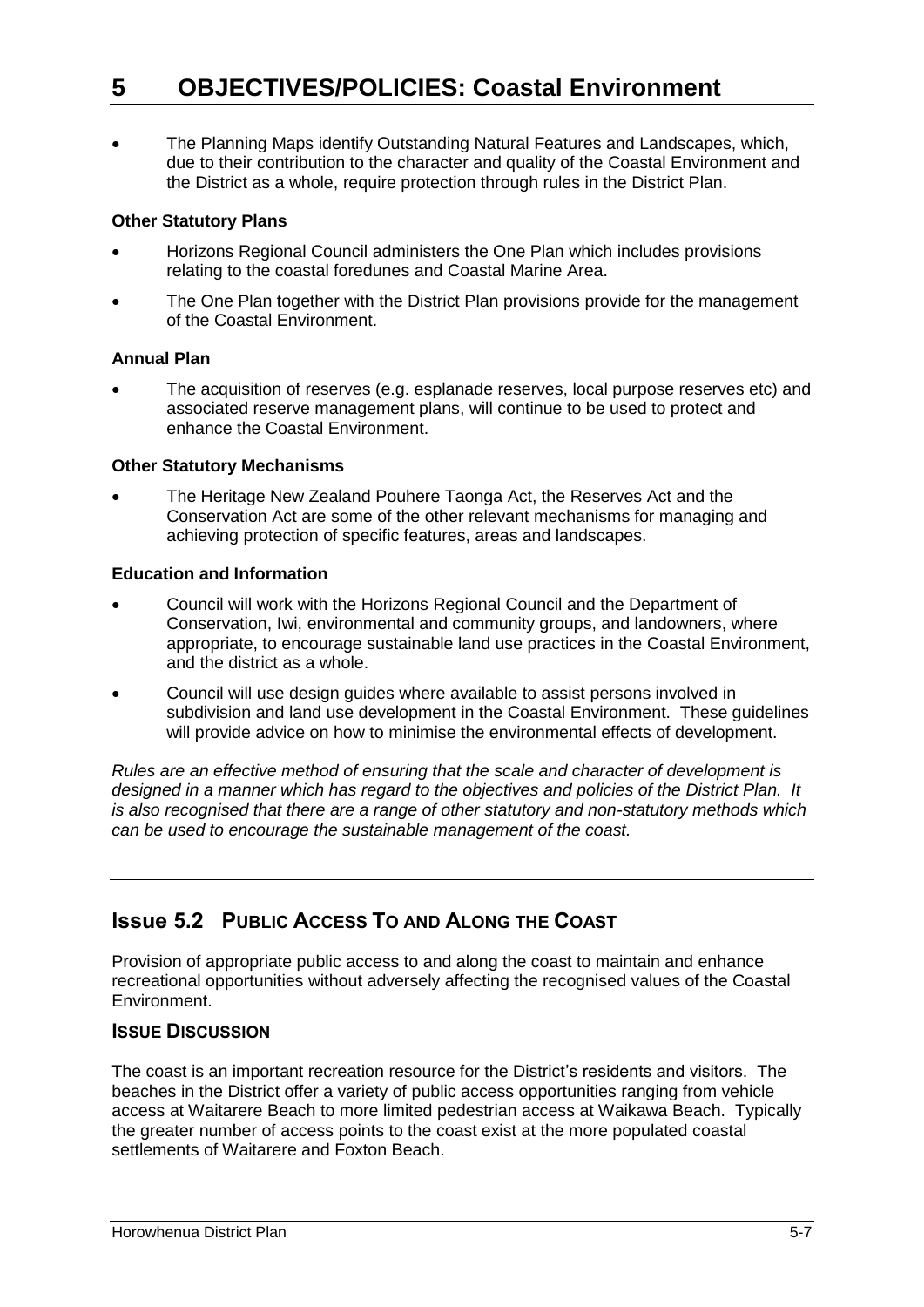The principle of maintaining and enhancing public access to and along the coastal marine area is embodied in the RMA as a matter of national importance, and is also recognised through the NZCPS. Certain activities may prevent the use and enjoyment of the coast by the public. It is important therefore that Council actively manage activities in the area immediately abutting the coastal margin, and promotes activities which maintain existing public access points to the coast, and provide new access points where it is appropriate and they are sensitively designed.

New access to the coast has the potential to result in disturbance to the foredune and coastal marine area. There are a variety of techniques that can be used such as board and chain walkways that can minimise some of the effects of providing access.

While providing for public access to, and along the coast, it is important to recognise that there may be reasons, such as to protect historic heritage or protect sensitive natural areas, where providing such public access may not be appropriate or may need to be restricted.

Although Council owns and manages foreshore and esplanade reserves along the coastline, there remain large portions of the coastline that are in private ownership. Private development adjacent to the coastal marine area has the potential to be undertaken in a manner which could preclude public access to the coast.

While vehicle access to and along beaches such as Waitarere Beach is extremely popular with beach users, it does present the challenge of finding the right balance between allowing vehicles on the beach for recreational purposes and keeping a safe beach environment for beach users. Vehicle access to and along the beaches improves accessibility and supports recreational uses. However, this vehicle access can expose a greater portion of the coastal environment to the misuse of vehicles and associated adverse effects on the coastal environment. Motor bikes and other off-road vehicles can pose a threat to maintaining vegetation within the foredunes when used in sensitive locations or in an inappropriate manner.

## **Objective 5.2.1 Public Access To and Along the Coast**

To maintain the existing level of public access to and along the coast and ensure that any new access is provided in a way that does not adversely affect the recognised values of the Coastal Environment.

## **Policy 5.2.2**

Provide for the maintenance and creation of esplanade reserves, esplanade strips and public access strips to and along the coast.

## **Policy 5.2.3**

Ensure that private development does not preclude the use of the coast by the general public.

#### **Policy 5.2.4**

Develop, improve and maintain existing forms of access to the coast that do not adversely affect the recognised values of the Coastal Environment.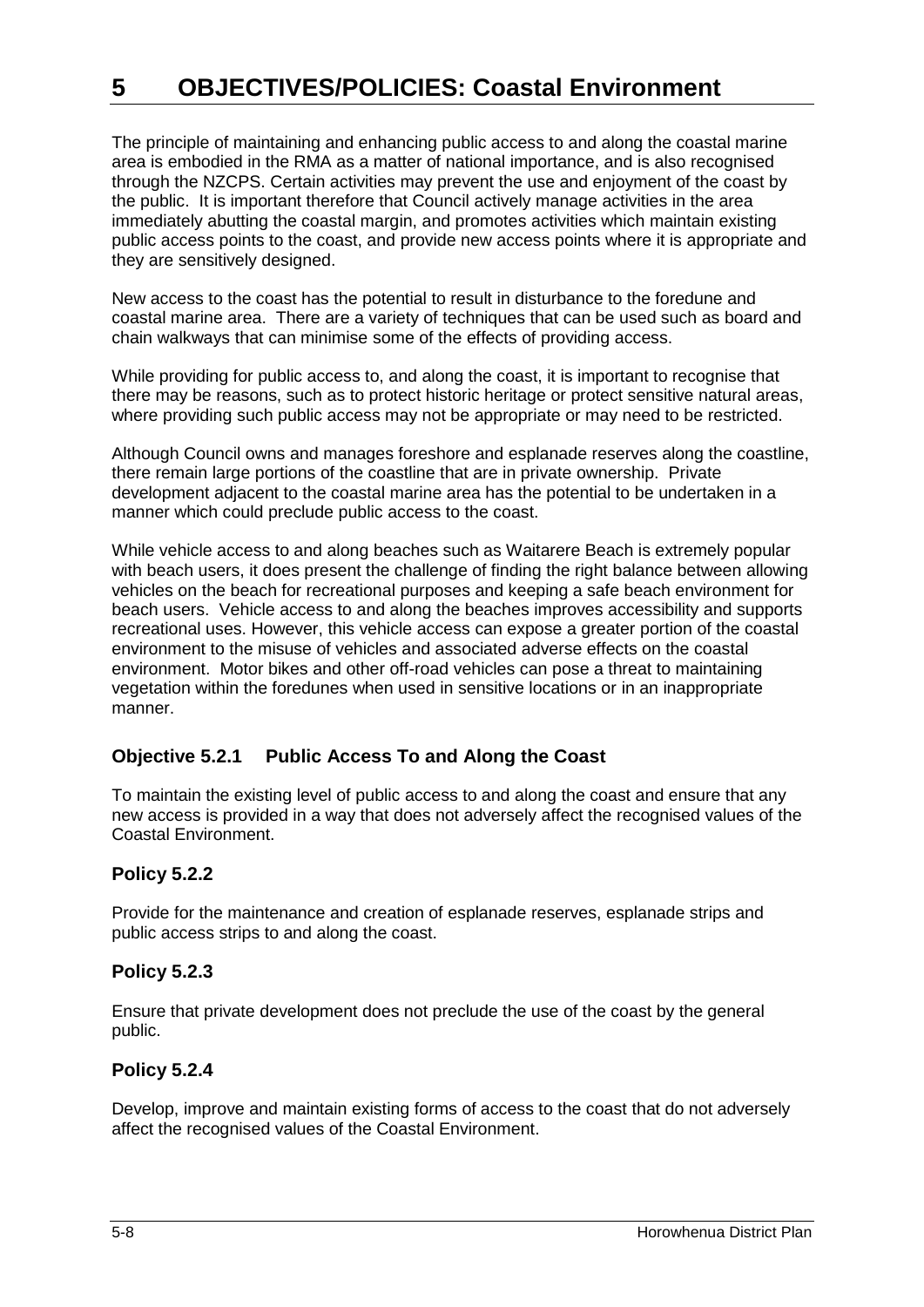# **Policy 5.2.5**

Ensure that adverse effects arising from the provision of existing, new or upgraded public access are avoided, remedied or mitigated particularly on areas with high natural character and areas subject to coastal hazards.

# **Policy 5.2.6**

Where new access to the coast is provided, ensure it is located and constructed so that disturbance to foredunes and adjacent coastal marine area is minimised.

# **Policy 5.2.7**

Ensure that the use of vehicles in the Coastal Environment does not give rise to adverse environmental effects including but not limited to damaging dunes, harming ecological systems and posing a danger to other beach users.

#### **Explanation and Principal Reasons**

Whilst providing public access to the coast is recognised as a matter of national importance it needs to be balanced against considering the other values afforded the same status such as preservation of natural character and protection of outstanding natural features and landscapes. In addition, the Coastal Environment is subject to coastal hazards, and it is important the provision of public access does not increase the risk to people and property, or worsen or accelerate the natural hazard risks.

There is already a high level of public access provided to the coast within Horowhenua. The priority is on developing, improving and maintaining the existing forms of access rather than providing new public access points. There will be situations and locations where new access is deemed desirable. The provision of new access points will present the opportunity to consider how access can be provided while minimising disturbance to the coastal foredunes.

The use of vehicles in the Coastal Environment has the potential to result in significant adverse environmental effects. It is important that the use of vehicles is managed in a way that does not adversely affect the recognised values of the Coastal Environment or the safety of other beach users.

# **Methods for Issue 5.2 & Objective 5.2.1**

#### **District Plan**

 Subdivision and development within the Coastal Environment will require a resource consent. This consent application will allow for the assessment of the merits of applications with respect to providing new or upgraded access to and along the coast.

#### **Annual Plan**

 In addition to setting aside funds for the purchase of reserves, the Council may provide public amenities such as toilets, street furniture and other amenities to encourage the use and enjoyment of the coast.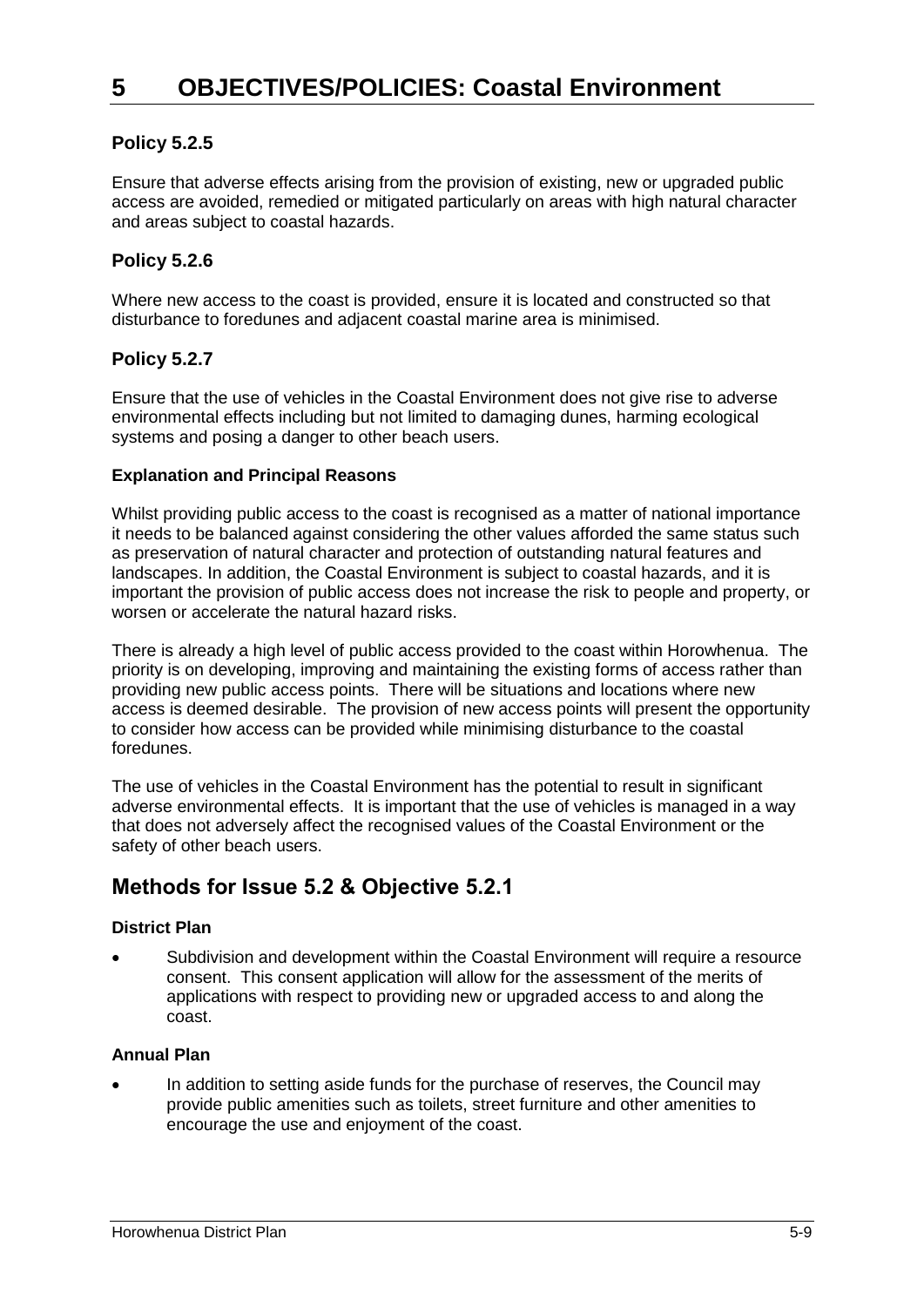#### **Education and Information**

 Council will work with the Horizons Regional Council and the Department of Conservation, Iwi environmental and community groups, and landowners, where appropriate, to encourage sustainable land use practices in the Coastal Environment, and the District as a whole.

# **Issue 5.3 COASTAL HAZARDS**

Identification of the extent of the Coastal Environment potentially affected by coastal hazards, and manage subdivision, use and development in the areas at risk.

## **ISSUE DISCUSSION**

Some activities have the potential to worsen the risk or consequences of coastal hazards or can compromise the function or maintenance of landforms or structures designed to mitigate the effects of coastal hazards. Examples include earthworks that undermine the effectiveness of the foredunes to act as a natural form of defence or the construction of hard structures such as sea walls that can adversely change the level of hazard impact on the adjoining properties.

Subdivision and development can be directly affected by a hazard event. Risks associated with tsunami, sea level rise and climate change are relevant to every coastal environment including the Horowhenua. Areas that are potentially affected or at high risk need to be identified and the effects of natural hazards avoided or mitigated.

The coastal environment is subject to a range of natural hazards that have potential to adversely affect people and properties within the coastal environment. To provide for the wellbeing and safety of people and communities, it is imperative to identify and minimise the risks from such hazards by avoiding development from these areas, or mitigating the risks through design and siting.

Coastal hazard risks are projected to increase as an effect of climate change which is expected to cause future changes in sea level and coastal processes. In areas of the coast where accretion currently occurs, sea level rise could eventually cancel out or even reverse this trend. Given the uncertainties with the rate of sea level rise it is necessary to take a precautionary approach to coastal hazards.

The NZCPS provides direction on managing the coastal edge in a way that recognises the potential effects of climate change. The NZCPS promotes the restoration of natural defences, such as dunes and coastal vegetation, against hazards. Maintenance and protection of the naturally functioning dune buffer is an important component for protection of the coast.

With a generally accreting coastline, hard protection structures are not common within the Horowhenua Coastal Environment. The most notable hard protection structure is the sea wall at Foxton Beach. Hard protection structures while proving to be effective in controlling the effects of erosion, can have negative impacts on the environment and community. Hard protection structures often hold the shoreline seaward of its natural location resulting in the loss of a dry beach above the mean high water mark, resulting in reduced natural character and amenity. The presence of hard protection structures can also increase the effects of erosion on the land immediately adjacent to the end of the structure. Where such structures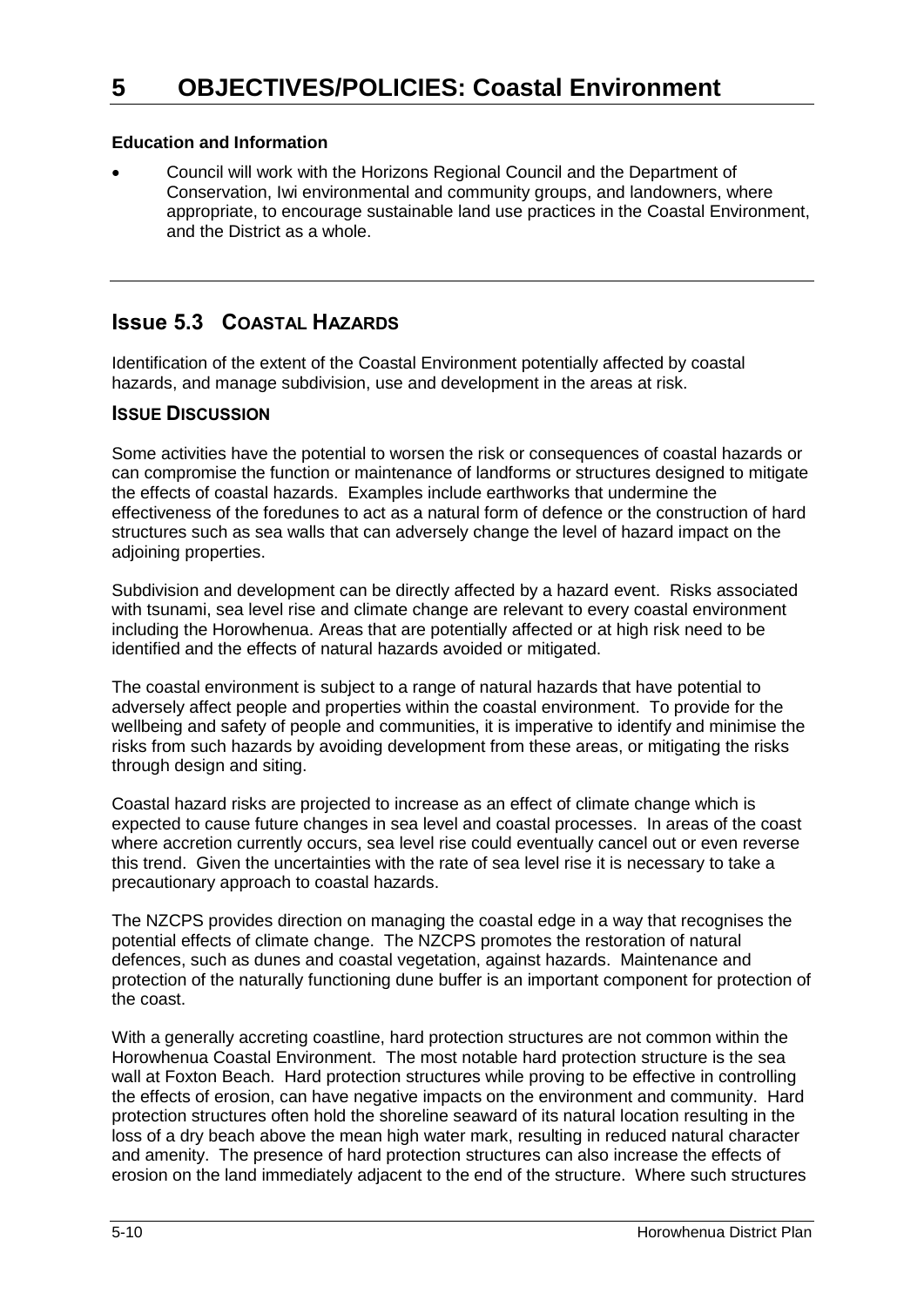exist they are likely to face further challenges and costs associated with maintaining the structures as a result of pressure from the effects of climate change.

## **Objective 5.3.1 Coastal Hazards**

Avoid or mitigate subdivision, land use and development in the Coastal Environment where it is subject to natural hazards. Where land use and development occurs in the Coastal Environment, ensure that it does not worsen the risk of occurrence or the severity of coastal hazards or compromise natural hazard protection or mitigation works.

## **Policy 5.3.2**

Identify in the District Plan the extent of the Coastal Hazard Area.

## **Policy 5.3.3**

In areas subject to Coastal Hazards, ensure new subdivision, use and development are located and designed to avoid or mitigate the effects of natural hazards, unless there is a particular functional need for a use or development to locate in an area subject to significant risk.

#### **Policy 5.3.4**

Ensure that the use and development of land does not accelerate or worsen any material damage from coastal hazards to that land, other land or structure, or the risk of occurrence or the severity of coastal hazards.

#### **Policy 5.3.5**

Ensure that new development within the Coastal Environment, particularly adjacent to the beach, recognises the potential for windblown sand to move from the beach inland (often from public land to private land) as part of the normal coastal processes that occur in this location.

#### **Policy 5.3.6**

Encourage the protection, restoration and enhancement of natural defences such as beaches, dunes, coastal vegetation, estuaries, wetlands and intertidal areas, where these protect coastal land uses from coastal hazards.

#### **Policy 5.3.7**

Ensure that environmental and social costs are recognised and considered at the time of assessing any application for hard protection structures to protect private property from coastal hazards.

#### **Explanation and Principal Reasons**

Buildings and structures in the Coastal Environment are potentially prone to coastal erosion, inundation, tsunami and sea level rise. However it is recognised that some buildings and structures benefit the community and have functional need to be located near or immediately adjacent to the beach. Development in the Coastal Environment can also adversely affect other values such as landscape and natural character. These values need to be balanced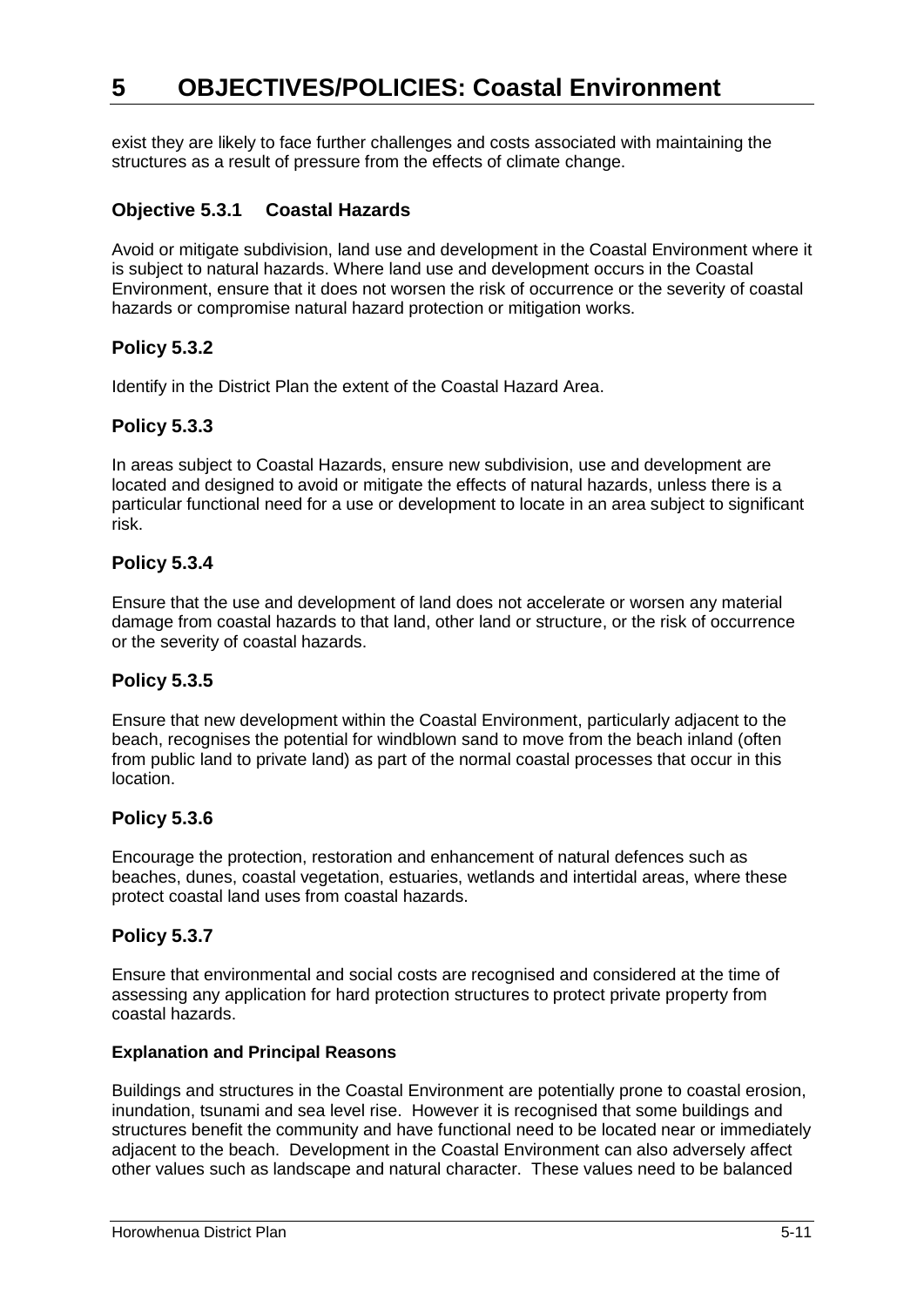when considering the merits of a particular development proposal. Therefore specific requirements apply to manage buildings and structures in the Coastal Environment to assess the range of issues.

Although developing close to the coast can provide sea views it can also mean that buildings and property are prone to a certain amount of windblown sand being transported from the beach inland. This issue is seen as part of the natural coastal processes that occur in this location and should be reasonably expected by those living there.

# **Methods for Issue 5.3 & Objective 5.3.1**

## **District Plan**

- Identification of a Coastal Hazard Area on the Planning Maps areas subject to coastal hazard risk.
- Rules to control subdivision and development within identified areas subject to coastal hazard risk to avoid or reduce the potential adverse effects of natural hazards.
- Subdivision and development within the Coastal Hazard Area will require resource consent. This requirement will allow for the assessment of the merits of applications with respect to coastal hazards and recognition of the effects of natural coastal processes and consideration of other values.
- Where there are significant risks from coastal hazards (inundation, erosion, sea level rise and tsunami) that have not yet been identified in the District Plan, subdivision will be controlled in these areas through Section 106 of the RMA.
- Require consent applications within the Coastal Environment for hard protection structures to recognise and consider the environmental and social costs.
- Require subdivision and land use consent applications within the Coastal Environment to address the impact on natural defences (such as beaches, dunes, coastal vegetation, estuaries, wetlands and intertidal areas) that protect coastal land uses from coastal hazards.

## **Building Controls**

 Apply Sections 71 and 72 of the Building Act 2004 to control inappropriate development of land subject to a natural hazard.

## **Horizons Regional Council and the One Plan**

 Rules in the One Plan relate to activities in the bed of lakes and rivers, for land use activities in the coastal marine area, coastal foredune and erosion protection works that cross or adjoin mean high water springs.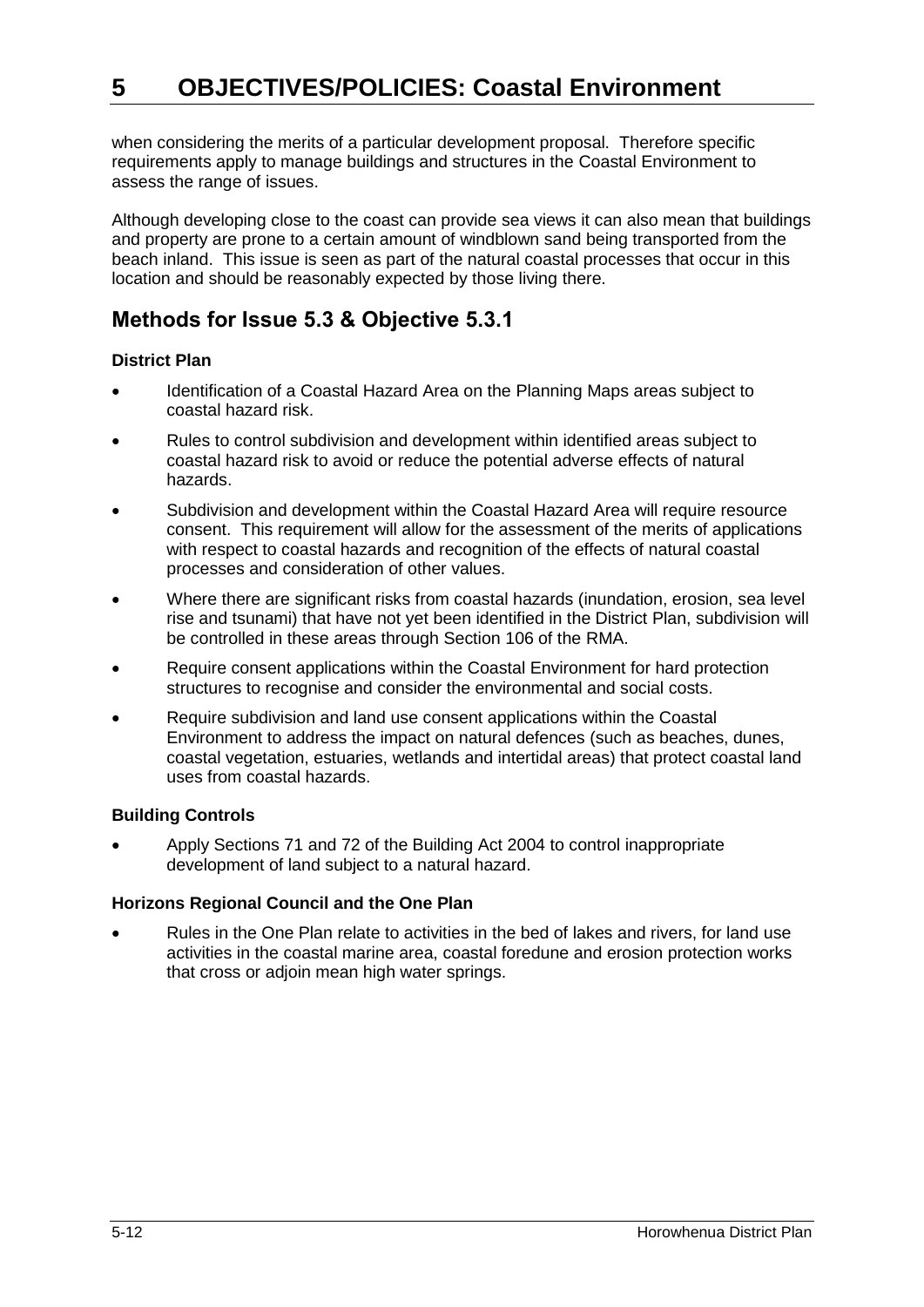# **ANTICIPATED ENVIRONMENTAL RESULTS**

The environmental results for the Coastal Environment which are anticipated to result from the combined implementation of the above policies and methods are as follows:

- 5(a) The natural character of the Coastal Environment is preserved;
- 5(b) The Coastal Environment is protected from inappropriate subdivision, use and development and any adverse environmental effects caused by development are avoided, remedied or mitigated.
- 5(c) The protection and enhancement of historical and cultural values, including Tangata Whenua spiritual values (taonga raranga) associated with their ancestral lands including the coast.
- 5(d) Public access to the coast is provided in appropriate locations and in a manner which minimises the disturbance to the foredunes while private access tracks to the coast are avoided.
- 5(e) Outstanding natural features and landscapes within the Coastal Environment are protected from inappropriate subdivision, use and development.
- 5(f) Activities or structures in the Coastal Environment do not accelerate or worsen any material damage from coastal hazards or reduce the effectiveness of measures which serve to mitigate the effects of coastal hazard events.
- 5(g) Subdivision, development and use within the Coastal Environment where it is subject to natural hazards avoids or mitigates the effects of coastal hazards.